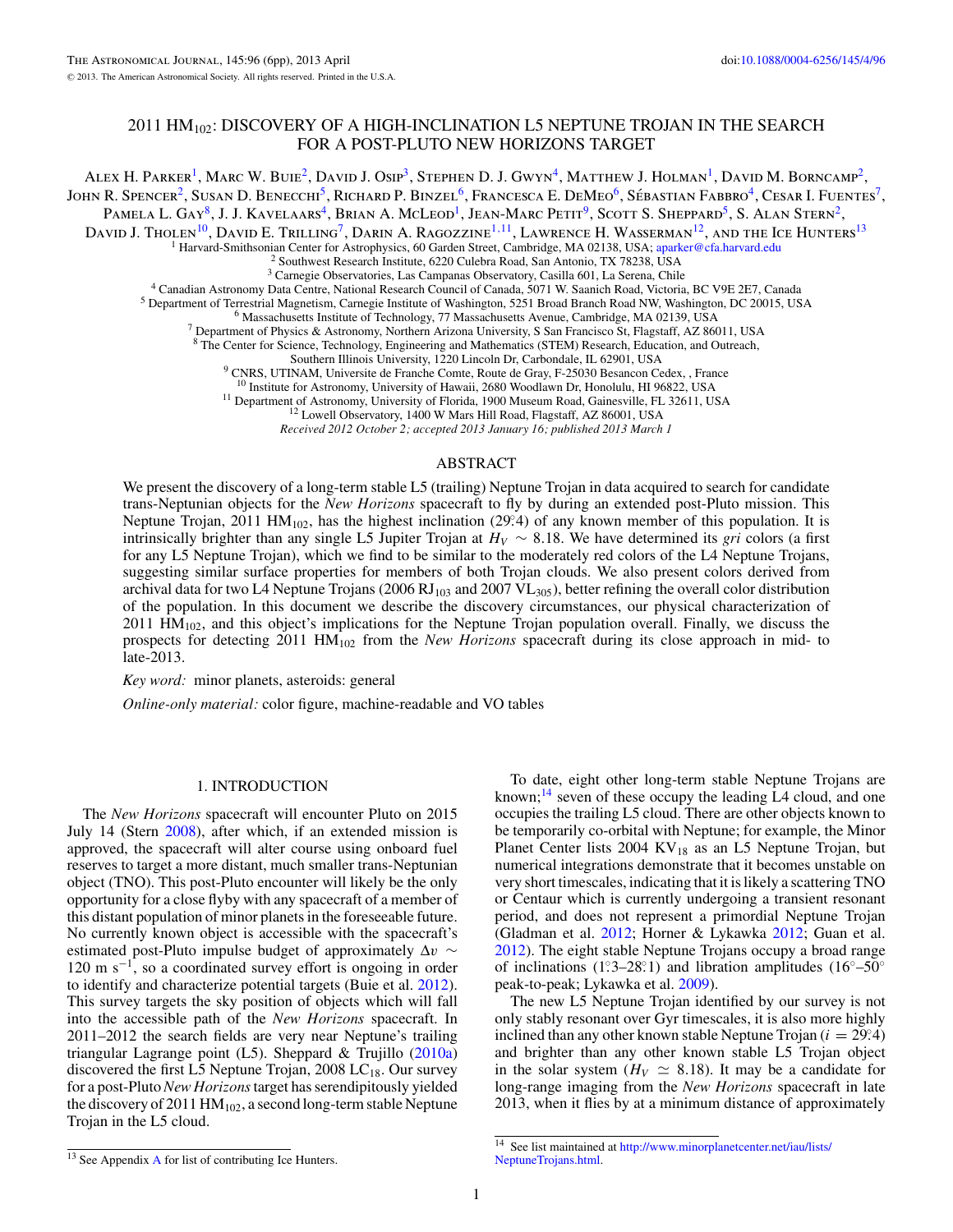**Table 1** Multi-source Astrometry of 2011 HM<sub>102</sub>

<span id="page-1-0"></span>

| $\alpha$ (J2000) | $\delta$ (J2000) | Obscode | Astcode     |
|------------------|------------------|---------|-------------|
| 18:34:51.760     | $-20:32:49.67$   | 304     | <b>CFA</b>  |
| 18:34:51.756     | $-20:32:49.70$   | 304     | <b>CFA</b>  |
| 18:34:51.738     | $-20:32:49.77$   | 304     | <b>CFA</b>  |
| 18:34:51.734     | $-20:32:49.78$   | 304     | <b>CFA</b>  |
| 18:34:51.731     | $-20:32:49.79$   | 304     | <b>SWRI</b> |
|                  |                  |         |             |

(This table is available in its entirety in machine-readable and Virtual Observatory (VO) forms in the online journal. A portion is shown here for guidance regarding its form and content.)

1.2 AU. Observations from the spacecraft may constrain the phase behavior of the surface at large phase angles, and provide a validation exercise for future long-range imaging of other TNOs in the post-Pluto mission phase.

In this paper we outline the discovery circumstances of 2011  $HM<sub>102</sub>$ , its current state of physical and orbital characterization, and prospects for a *New Horizons* long-range observational campaign.

# 2. DISCOVERY OF 2011 HM<sub>102</sub>

A coordinated observational campaign has been undertaken to identify a post-Pluto encounter target for *New Horizons*. Between 2004 and 2005, a wide survey of moderate depth was performed with the Subaru telescope and the SuprimeCam imager intended to search for bright candidates. In 2011 the survey strategy was modified to target the now much smaller core of the sky-plane distribution of accessible objects (given the current understanding of the orbital distribution of the Kuiper Belt, e.g., Petit et al. [2011\)](#page-5-0) with much deeper observations in order to leverage the steep luminosity function of TNOs. Magellan MegaCam and IMACS, Subaru Suprime-Cam, and Canada–France–Hawaii Telescope (CFHT) MegaPrime were all brought to bear on the field in a coordinated effort.

The fields of interest are deep in the galactic plane, near Galactic coordinates  $l \sim 12^\circ$ ,  $b \sim -5^\circ$  (Ecliptic  $\lambda \sim 277^\circ$ ,  $\beta \sim 2^{\circ}$ ; Buie et al. [2012\)](#page-5-0), and are extremely crowded with background stars. Detection of faint moving sources requires high image quality observations and the application of difference imaging to reduce source confusion. Three independent difference imaging pipelines were developed to process the data in parallel, ensuring recovery of as large a fraction of moving objects in the fields as possible. All observations were referenced to a single master astrometric catalog, produced by the CFHT MegaPrime camera and tied to Two Micron All Sky Survey (2MASS) astrometry using the MegaPipe calibration software (Gwyn [2008\)](#page-5-0). This catalog went much fainter than 2MASS, allowing us to utilize long exposure times while still having many non-saturated stars to generate high-precision World Coordinate System (WCS) solutions, and increased the precision and accuracy of our WCS solutions over all imagers we used compared to what would have been possible with the 2MASS stars alone.

Because the multiple independent pipelines were applied in some cases to the same data, not all astrometric measurements are entirely independent. See Table 1 for a table of astrometry and Appendix [B](#page-5-0) for an extended explanation of our approach to treating astrometric records from multiple pipelines.

In 2011, the target search area was approximately 2 deg<sup>2</sup>, though this area was co-moving with the typical rates of TNOs accessible to *New Horizons* so the actual sky area is somewhat larger. CFHT, Subaru, and Magellan observations covered subsets of this region to varying depth, typically at least  $r \sim 25$  and at the deepest reaching a 50% completeness depth of  $r \sim 26.1$  in the central 0.18 deg<sup>2</sup> field (this depth was measured by implanting synthetic moving sources of known brightness into our data, then blindly recovering them with our pipelines simultaneously with real TNOs). At the current state of reduction, 25 probable new TNOs have been discovered in the 2011 data (as of the submission of this paper).

 $2011$  HM<sub>102</sub> was first detected in Magellan IMACS observations from 2011 July 1–2, while at a heliocentric distance of ∼27*.*8 AU. Recoveries in observations from Subaru, Magellan, and CFHT spanning 2011 April 29 to 2011 August 30 indicated that  $2011$   $HM<sub>102</sub>$ 's semi-major axis was consistent with that of Neptune, but with large uncertainty. During the first re-observation of the*New Horizons* fields in 2012, early-evening observations were made of 2011  $HM<sub>102</sub>$  (which is now significantly outside the nominal *New Horizons* survey fields) and the one-year arc confirmed that the object was in a low-eccentricity orbit with a semi-major axis within 0*.*1% of Neptune's, consistent with the orbit of an object in 1:1 mean-motion resonance. All astrometry is available in Table 1.

2011  $HM_{102}$  was recovered in a parallel effort by the citizen scientists involved in Ice Hunters<sup>15</sup> in the data acquired at Magellan over 2011 April 29–30. The Ice Hunters users provided a list of transients for one of our pipelines by identifying sources in difference images by visual inspection. Users that contributed to the recovery are listed in Appendix [A.](#page-4-0)

2011 HM<sub>102</sub> is roughly a magnitude brighter ( $r \sim 22.55$ ) than the next brightest TNO discovered. To date, no other object has been found in any of the *New Horizons* fields which is consistent with a Neptune Trojan, even though our survey has reached a depth at least 2.5 mag fainter (from  $r \sim 25$  up to 26*.*1) over the rest of the survey field. For populations of minor planets with power-law luminosity functions of moderate slope  $(\alpha \sim 0.4$ –1.2) which are continuous over the dynamic range of a given survey, the peak detection rate is generally found near the survey's 50% completeness magnitude. Adopting a Heaviside-function efficiency curve truncating at  $r = 25$ , for any continuous power-law luminosity function with slope *α* steeper than ∼0*.*52, we would expect *>*95% of any Neptune Trojans detected by our survey to be fainter than 2011  $HM_{102}$ . However, if the luminosity function truncates at  $r \sim 23.5$ , as indicated by Sheppard & Trujillo  $(2010b)$ , then much steeper bright-object slopes would be consistent with the detection of a single object with the luminosity of 2011  $HM_{102}$  in our survey. We therefore interpret the detection of 2011  $HM_{102}$  along with the lack of any fainter detections as further evidence for a lack of intermediate-size planetesimals as suggested by Sheppard & Trujillo [\(2010b\)](#page-5-0).

# 3. ORBITAL AND PHYSICAL PROPERTIES OF 2011 HM<sub>102</sub>

The current barycentric orbital elements for  $2011 \text{ HM}_{102}$  are listed in Table [2.](#page-2-0) Of note is its very high inclination of 29.4, making it the highest inclination Neptune Trojan known. The only other known long-term stable L5 Neptune Trojan, 2008 LC18, also has a high inclination at 27*.* ◦6. The *New Horizons* survey fields fall approximately  $2°$  from the ecliptic, and so are significantly more sensitive to lower inclination objects. 2011  $HM<sub>102</sub>$  was discovered at an ecliptic latitude of ~2<sup>*°*</sup>.46, and

<sup>15</sup> <http://www.icehunters.org/>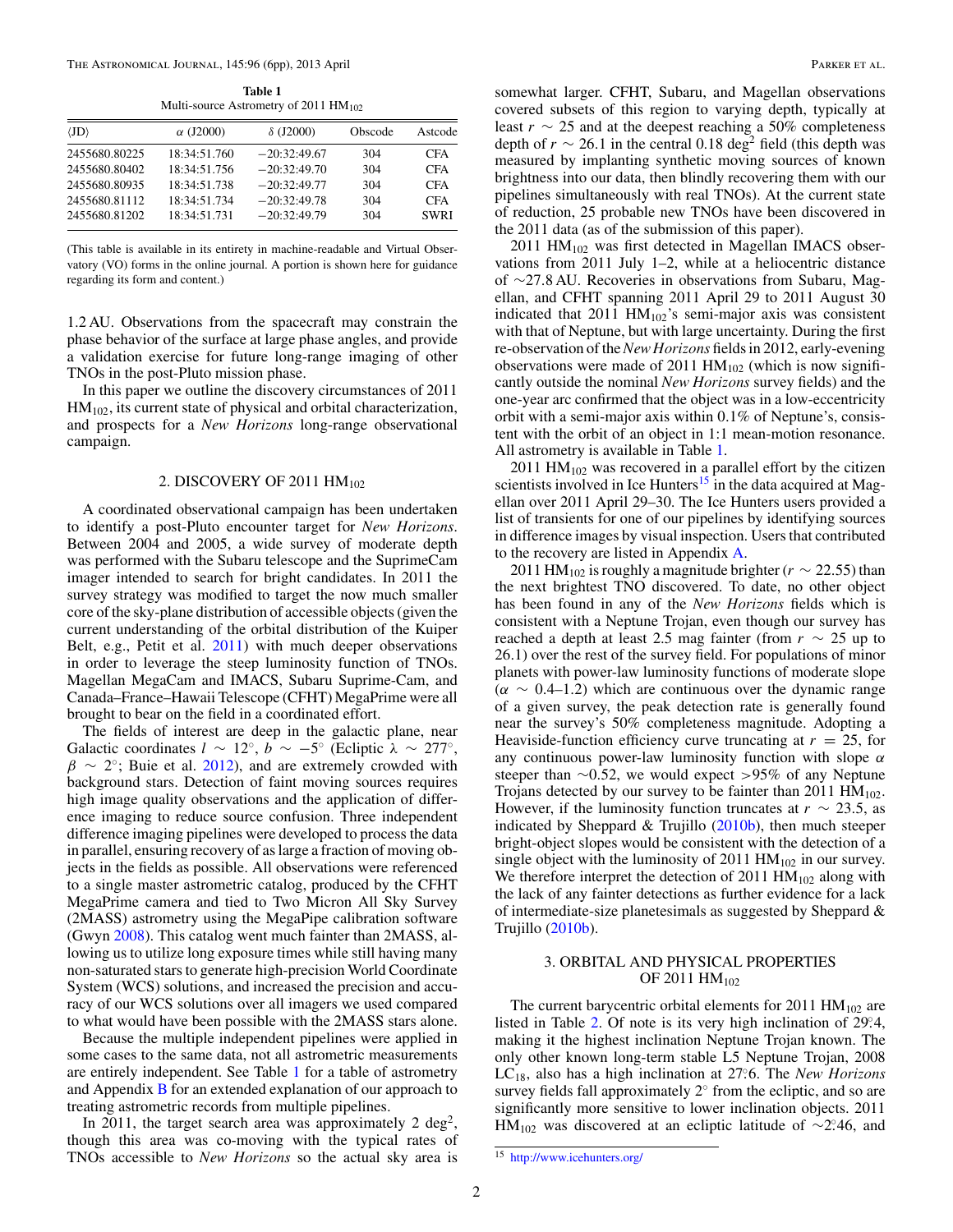<span id="page-2-0"></span>

|                                                  | 2011 HM <sub>102</sub> J2000 osculating barycentric orbital elements at epoch 2455680.8 |                                  |                               |
|--------------------------------------------------|-----------------------------------------------------------------------------------------|----------------------------------|-------------------------------|
| Semi-major Axis                                  | Eccentricity                                                                            | Inclination                      | Lon. of Asc. Node             |
| $30.109 \pm 0.002$ AU                            | $0.0803 \pm 0.0002$                                                                     | $29.3780 \pm 0.00005$            | $100\,9870 \pm 0.0002$        |
| Argument of Periastron                           | JD of Periastron                                                                        | Libration Amplitude <sup>a</sup> | Libration Period <sup>b</sup> |
| $\omega = 152^\circ \cdot 2 \pm 0^\circ \cdot 3$ | $2452464 \pm 46$                                                                        | $19.4 \pm 0.8$                   | $9545 \pm 4$ years            |
|                                                  | Observed and derived magnitudes                                                         |                                  |                               |
| 2011 HM $_{102}$ :                               | $r = 22.55 \pm 0.03^c$                                                                  | $V = 22.75 \pm 0.04^c$           | $H_{V(1,1,0)} = 8.18^d$       |
| $2007 \text{ VL}_{305}$ :                        | $r = 22.76 \pm 0.03$                                                                    | $V = 23.00 \pm 0.03$             | $H_{V(1,1,0)} = 8.5^d$        |
| $2006 \text{ RJ}_{103}$ :                        | $r = 22.03 \pm 0.02$                                                                    | $V = 22.27 \pm 0.04$             | $H_{V(1,1,0)} = 7.4^d$        |
|                                                  | Observed and derived color indices                                                      |                                  |                               |
| $2011 \text{ HM}_{102}$ :                        | $g - r = 0.51 \pm 0.04^c$                                                               | $r - i = 0.31 \pm 0.04^c$        | $g - i = 0.82 \pm 0.04^c$     |
| $B - V = 0.72 \pm 0.04^c$                        | $V - R = 0.41 \pm 0.04^c$                                                               | $R - I = 0.52 \pm 0.04^{\circ}$  | $B - I = 1.66 \pm 0.04^c$     |
| $2007 \text{ VL}_{305}$ :                        | $g - r = 0.62 \pm 0.05$                                                                 | $r - i = 0.27 \pm 0.05$          | $g - i = 0.89 \pm 0.05$       |
| $B - V = 0.83 \pm 0.05$                          | $V - R = 0.47 \pm 0.05$                                                                 | $R - I = 0.48 \pm 0.05$          | $B - I = 1.78 \pm 0.05$       |
| 2006 RJ <sub>103</sub> :                         | $g - r = 0.61 \pm 0.03$                                                                 | $r - i = 0.06 \pm 0.04$          | $g - i = 0.67 \pm 0.04$       |
| $B - V = 0.82 \pm 0.03$                          | $V - R = 0.47 \pm 0.03$                                                                 | $R - I = 0.27 \pm 0.04$          | $B - I = 1.56 \pm 0.04$       |

**Table 2** Orbit and Color Properties

### **Notes.**

<sup>a</sup> Mean peak-to-peak libration amplitude over  $10<sup>7</sup>$  year numerical integration.

 $<sup>b</sup>$  Mean libration period over 10<sup>7</sup> year numerical integration.</sup>

<sup>c</sup> Uncertainties only represent estimate of shot noise, as sample was too small to empirically estimate scatter around the mean.

<sup>d</sup> Absolute magnitude at zero phase derived assuming phase slope of *<sup>G</sup>* <sup>=</sup> 0.14 mag deg−1.

given its inclination it spends less than 9% of its time at lower latitudes.

The discovery of such a high inclination Trojan prior to the discovery of any low inclination Trojans in near-ecliptic fields lends support to the L5 Neptune Trojans being a highly excited population, as suggested by Sheppard & Trujillo  $(2010a)$ . For comparison, ∼10% of all Jupiter Trojans with *H <* 10 have higher inclinations than 2011  $HM_{102}$ .

### *3.1. Resonant Behavior*

Using the *mercury6 N*-body integrator (Chambers [1999\)](#page-5-0), we integrated the orbits of 7000 clones of 2011  $HM_{102}$  for 10<sup>7</sup> years into the future to verify that within its uncertainties it is a long-term resonant object. These clones were sampled from a multivariate normal prior in the Cartesian orbital basis, centered on the best-fit orbit with the covariance matrix generated by the *fit* radec and *abg* to xyz routines developed in association with Bernstein & Kushalani [\(2000\)](#page-5-0), assuming uniform astrometric uncertainties of 0<sup>"</sup>. 1 on all data points. After translating their orbits into the heliocentric basis of *mercury6*, the clones were integrated with the *hybrid* integration algorithm, along with the giant planets (with the mass of the Sun augmented by the mass of the terrestrial planets). All clones librated stably for the entire  $10<sup>7</sup>$  year integration. Using the lower  $3\sigma$  Wilson score interval (Wilson [1927\)](#page-5-0) we find that 2011  $HM_{102}$  is resonant over *>*107 years with *>*99*.*9% confidence. A DES-style three-clone,  $10<sup>7</sup>$  year integration and classification (Elliot et al.  $2005$ ) also indicates stable Trojan behavior over this timescale.

The integrated clones show average libration amplitudes of  $a = 19.4 \pm 0.8$  (peak-to-peak, measured over individual libration cycles and then averaged) over the  $10<sup>7</sup>$  year integration, with libration periods of  $9545 \pm 4$  years. The maximum libration amplitude over a single libration period experienced by any clone in the entire  $10^7$  years of integration was 26.5, well inside the limits of long-term stability ( $60°$ – $70°$ ; Nesvorný & Dones [2002\)](#page-5-0). The approach of averaging individual libration cycle amplitudes removes the effects of longer-period oscillations in

the orbit; defining the libration amplitude by computing the rms of the resonant argument around its mean and assuming sinusoidal behavior results in an similar value of  $a = 19.2 \pm 0.0001$ 0.8, while defining the amplitude as the difference between the largest and smallest resonant argument over the entire integration results in a larger estimate of  $a = 24.2 \pm 0.8$ . Regardless of definition, all of these estimates are comfortably within the limits of stability. The mean libration center was found to be  $59.95 \pm 0.08$ , consistent with the ideal center of the L5 cloud.

A subset of 100 clones (drawn from the same orbital distribution as the larger sample) were integrated for 1 Gyr. Again, no clone became unstable over the integration. Accounting for the smaller sample size, and again adopting the lower 3*σ* Wilson score interval, we can assert that  $2011 \text{ HM}_{102}$  is stably resonant over a large fraction of the age of the solar system with *>*92% confidence. The maximum libration amplitude reached over a single libration cycle by any of these 100 clones in the entire 1 Gyr of integration was 37°.1.

### *3.2. Colors of 2011 HM102, 2007 VL305, and 2006 RJ103*

On the night of UT 2012 May 23–24, observations with Magellan IMACS (f4 camera,  $2 \times 4$  array of  $2k \times 4k$  E2V CCDs,  $1 \times 1$  binning, in fast read mode) measured the *gri* colors of 2011  $HM<sub>102</sub>$ . Observations were made in photometric conditions, and the Landolt standard 107 351 (Landolt [1992:](#page-5-0)  $V - R = 0.351$ , slightly bluer than known Neptune Trojans  $\langle V - R \rangle \simeq 0.46$ ; Sheppard & Trujillo [2006\)](#page-5-0) was observed over the same air mass range ( $z \sim 1.2{\text -}2.2$ ) to determine photometric zero-points and extinction coefficients (no color term corrections were calculated or applied). Exposure times for 2011  $HM_{102}$  were 300 s in each filter, and filters were cycled four times throughout the observations to ensure that any rotational light curve (though no evidence was seen for one) would not affect the color measurements. By choosing a standard star with similar color indices to our target population, we minimize potential differences between the Sloan Digital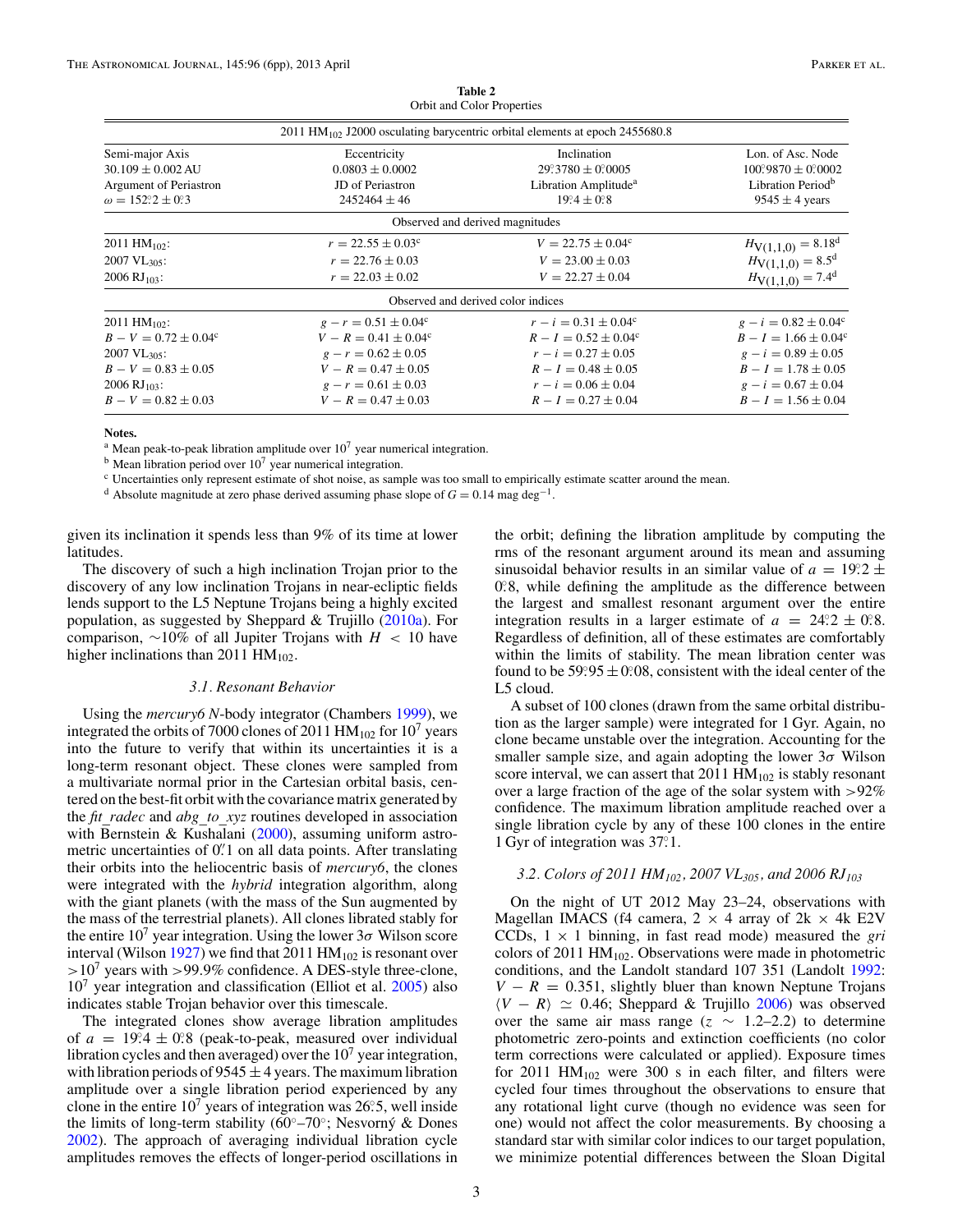Sky Survey (SDSS) photometric system and the native system of the IMACS camera and filters due to uncharacterized color terms.

Due to field crowding, photometry was performed on difference images; thus the reduction of the target was unavoidably different from the reduction of the (stationary) standard star. The images in each band were point-spread function (PSF) matched (using the ISIS package; Alard  $&$  Lupton [1998\)](#page-5-0) to the image in that band taken at lowest air mass (to limit the propagation of extinction correction error from our photometric standard calibration). A template image was constructed by taking the minimum pixel value across the stack of the four PSF-matched images in each band, which was then subtracted off of each PSF-matched image. The motion of the target was sufficient that in the four visits in each filter, the PSF of the source did not overlap in all images in any pixel—but the motion was not so great as to cause any significant elongation of the target's PSF. At this point, since all images are photometrically scaled to the image taken at lowest air mass, we estimated the zero-points and extinction coefficients for all difference images based on the lowest observed air mass in that band. Photometry was extracted with a fixed aperture radius of ∼1 FWHM, and while aperture corrections were determined for each image independently (from the PSF-matched yet unsubtracted images), all were effectively identical (as expected from the PSF-matching).

The Solar System Object Search service (Gwyn et al. [2012\)](#page-5-0) provided by the Canadian Astronomy Data Centre also turned up unpublished color measurements of two bright L4 Neptune Trojans—2007 VL305 and 2006 RJ10. These data were collected by the CFHT MegaPrime camera in photometric conditions in November of 2010 through *gri* filters. The MegaPipe software (Gwyn [2008\)](#page-5-0) was used to perform photometric calibration for these data, and photometry for the two Trojans was extracted from the calibrated images. The measured color indices were then transformed into the SDSS system.<sup>16</sup>

Table [2](#page-2-0) lists the *gri* colors of all three objects, as well as these colors translated into the *BVRI*system using the transformations from Smith et al. [\(2002\)](#page-5-0). These transformations were verified as accurate for similar TNO surfaces by Sheppard & Trujillo [\(2006\)](#page-5-0).

We find that the colors of 2011  $HM<sub>102</sub>$  are moderately red; entirely consistent with the L4 Neptune Trojans measured by Sheppard & Trujillo [\(2006\)](#page-5-0) as well as those measured here. In general the colors of the Neptune Trojans are consistent with the neutral Centaurs or the Jupiter Trojans ( $\langle V - R \rangle \simeq 0.445$ ; Fornasier et al. [2007\)](#page-5-0); Figure 1 demonstrates the color of 2011  $HM<sub>102</sub>$ , the L4 Neptune Trojans, and their relation to other populations. The similar colors of the L4 Trojans and 2011  $HM_{102}$  supports both the L4 and L5 Neptune Trojan clouds sharing a common composition and environmental history, suggestive of a common origin. However, as demonstrated by the Jupiter Trojans' near-IR spectral dichotomy, optical colors alone are not sufficient to rule out compositional variation in an otherwise apparently homogeneous population (Emery et al. [2011\)](#page-5-0).

#### *3.3. Size and Population Comparisons*

We estimate a *V*-band absolute magnitude at zero phase of  $H \simeq 8.18$  for 2011 HM<sub>102</sub>. Three other known L4 Neptune



Figure 1. Photometric color indices of 2011 HM<sub>102</sub> (large green square with error bars) compared to other outer solar system populations. Colors of other Neptune Trojans taken from Sheppard & Trujillo [\(2006\)](#page-5-0), while all other colors are compiled from the MBOSS database (Hainaut & Delsanti [2002\)](#page-5-0). Other Neptune Trojans marked with error bars are colors of 2007 VL<sub>305</sub> and 2006  $RJ<sub>103</sub>$  measured in this work.

(A color version of this figure is available in the online journal.)

Trojans are brighter than this, but there is only one object in the Jupiter L5 cloud which is of similar brightness—(617) Patroclus,  $H \sim 8.19$ . Interestingly, Patroclus is a binary system with components of nearly equal size (Merline et al. [2002;](#page-5-0) Marchis et al. [2006\)](#page-5-0), indicating that if the albedos of the two populations are similar, there are no single L5 Jupiter Trojans physically larger than 2011 HM<sub>102</sub>—unless, of course, 2011 HM102 is *also* a binary system. Adopting Patroclus' *V*-band albedo of ∼0.045 (Mueller et al. [2010\)](#page-5-0), 2011 HM<sub>102</sub> is approximately 140 km in diameter.

The sample of Jupiter Trojans with  $H < 10$  is essentially complete, and we estimate that approximately 5% of this population falls within the latitude band that our survey covered at any given time. Assuming a similar inclination distribution for the Neptune Trojans, detecting one object in this latitude band would indicate a total population of approximately 20 objects. The orbit of 2011 HM<sub>102</sub> spends less than 2.7% of its time within the same band, which would indicate a larger total population of ∼37 objects on similar orbits for every one object inside the latitude band of our survey. Given that our survey covered only a tiny fraction of the longitudinal extent of the L5 cloud, any estimate of the population based only on latitude coverage represent a lower limit on the population. This indicates that the Neptune Trojan L5 cloud has at *least* an order of magnitude more large ( $d \gtrsim 100$  km) objects as Jupiter's L5 cloud. The results of Sheppard & Trujillo  $(2010a)$  indicate similar populations size for the Neptune L4 and L5 Trojans, and so our detection compares favorably with the estimates by Sheppard & Trujillo [\(2006\)](#page-5-0) of large Neptune L4 Trojans being 5–20 times more populous than L4 Jupiter Trojans of comparable size.

# 4. PROSPECTS FOR LONG-RANGE RECONNAISSANCE FROM NEW HORIZONS

The *New Horizons* spacecraft will make its closest approach to 2011 HM<sub>102</sub> in late 2013, at a minimum distance of approximately 1.2 AU. Assuming an (H,G) phase curve parameterization with phase slope parameter  $G = 0.14$  (similar to

<sup>16</sup> Transformations for the MegaPrime camera and its filter system into the SDSS system can be found here:

[http://www3.cadc-ccda.hia-iha.nrc-cnrc.gc.ca/megapipe/docs/filters.html.](http://www3.cadc-ccda.hia-iha.nrc-cnrc.gc.ca/megapipe/docs/filters.html)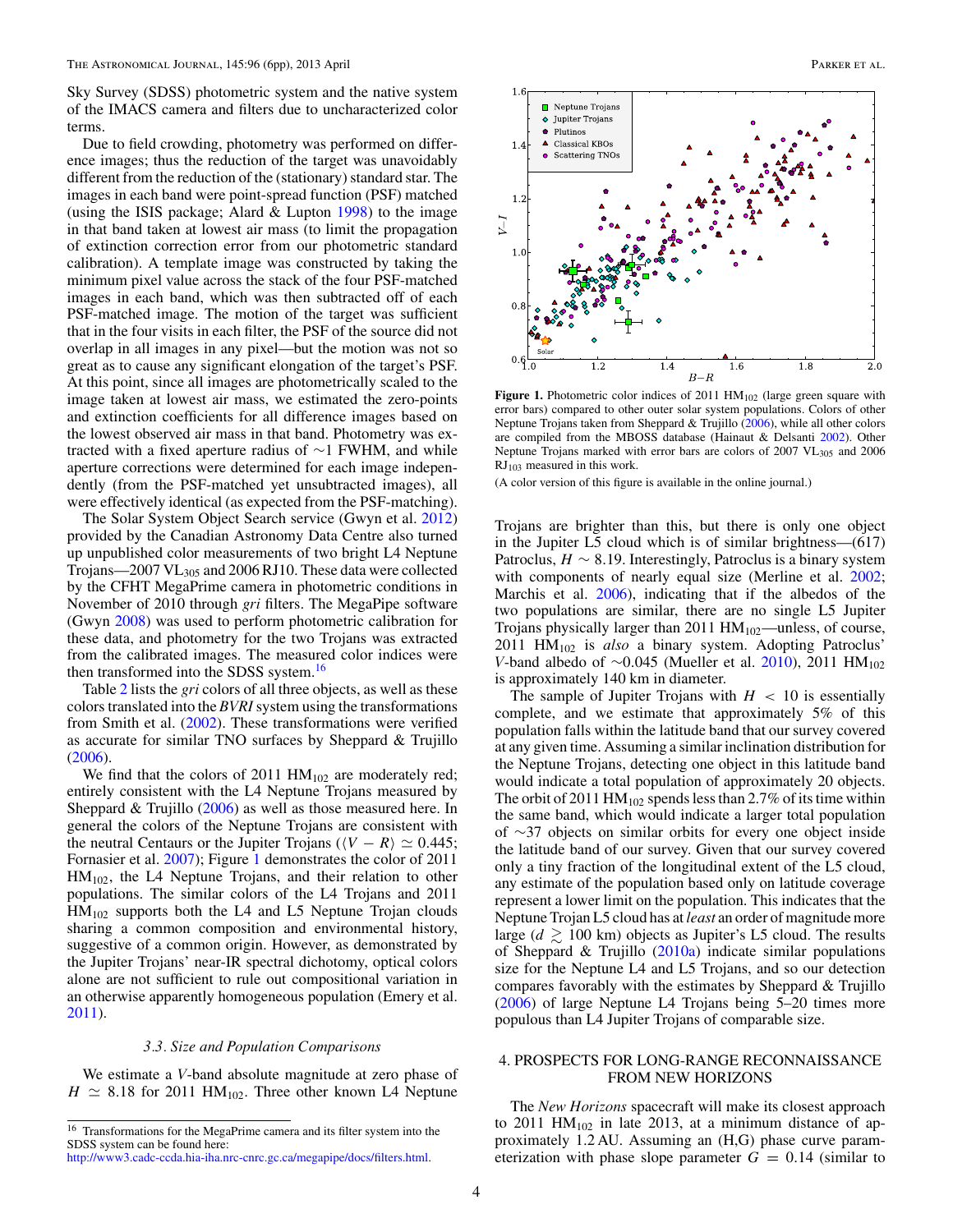<span id="page-4-0"></span>

Figure 2. Range and apparent *V*-band magnitude of 2011 HM<sub>102</sub> as viewed from the *New Horizons* trajectory over the next 2.5 years. Magnitude assumes a phase function with  $G = 0.14$ . Peak brightness occurs at a phase angle of approximately 45◦.

asteroid surfaces),  $2011$   $HM<sub>102</sub>$  will reach peak brightness as viewed from the spacecraft several months prior to closest approach. Figure 2 illustrates the separation of *New Horizons* and 2011  $HM_{102}$  over 2012–2015, and the predicted apparent *V*-band magnitude of 2011 HM102 as seen from *New Horizons*, accounting for the changing viewing geometry and estimated phase curve. At peak, we estimate that  $2011$   $HM<sub>102</sub>$  will appear approximately *V* ∼ 18 from *New Horizons*. A single 10 s exposure from the LOng-Range Reconnaissance Imager (LORRI; Cheng et al.  $2008$ ) in  $4 \times 4$  binning mode would expect to detect a *V* ∼ 18 source with S*/*N ∼ 4; multiple such exposures can be combined to provide useful signal-to-noise ratio (S*/*N). No observation of a *d* ∼ 100 km object at this range would be resolved by the LORRI PSF, though binary companions may be resolvable. Such an observation may provide the opportunity to verify the procedures for imaging TNOs during long-range flybys, as there will be several such encounters in the Kuiper Belt. In addition, a detection from the unique vantage point of the *New Horizons*spacecraft would verify the large phase-angle behavior of TNO surfaces (un-observable from the Earth), which would provide useful information for predicting the outcome of other long-range encounters, and for planning the optimal navigation strategy for targeting these future flybys.

## 5. SUMMARY

 $2011$  HM<sub>102</sub> represents a surprising discovery in a survey not directly designed for the detection of Neptune Trojans. Its

brightness compared to the depth of the survey supports the evidence for a break in the Neptune Trojan luminosity function, and its colors suggest that the L4 and L5 clouds share similar physical properties and history. Because of its highly excited orbit, it spends very little time near to the libration center of the L5 Trojans or to the ecliptic (where the survey was directed) suggesting a large unseen population of similar objects. It is likely larger than any L5 Jupiter Trojan, and from its detection we infer that  $d \gtrsim 100$  km L5 Neptune Trojans are at least an order of magnitude more populous than Jupiter's L5 Trojans of similar size.

Numerical integration suggests that  $2011$   $HM<sub>102</sub>$  is stably resonant over the age of the solar system with libration amplitudes comparable to other stable Neptune Trojans.

During mid- to late-2013, 2011  $HM<sub>102</sub>$  may be detectable by the LORRI instrument on the *New Horizons* spacecraft, potentially allowing measurements of the phase curve of a TNO surface at far greater solar elongation than has ever been possible. Such a measurement would be valuable for predicting the success of detecting other TNOs at long range in the post-Pluto mission.

This paper includes data gathered with the 6.5 m Magellan Telescopes located at the Las Campanas Observatory, Chile, as well as data collected at Subaru telescope, which is operated by the National Astronomical Observatory of Japan, and on observations obtained with MegaPrime*/*MegaCam, a joint project of CFHT and CEA*/*DAPNIA, at the Canada–France–Hawaii Telescope (CFHT), which is operated by the National Research Council (NRC) of Canada, the Institute National des Sciences de l'Univers of the Centre National de la Recherche Scientifique of France, and the University of Hawaii. This research used the facilities of the Canadian Astronomy Data Centre operated by the National Research Council of Canada with the support of the Canadian Space Agency. Magellan time was acquired through the CfA, MIT, Carnegie, and Arizona TACS, and CFHT time was acquired through the Canada, France, and Hawaii TACs.

This work was supported in part by a NASA Keck PI Data Award, administered by the NASA Exoplanet Science Institute. Some of the data presented herein, obtained at the Subaru telescope, was made possible through a time swap from the W. M. Keck Observatory allocated to the National Aeronautics and Space Administration through the agency's scientific partnership with the California Institute of Technology and the University of California. The Observatory was made possible by the generous financial support of the W. M. Keck Foundation.

The authors wish to recognize and acknowledge the very significant cultural role and reverence that the summit of Mauna Kea has always had within the indigenous Hawaiian community. We are most fortunate to have the opportunity to conduct observations from this mountain.

### APPENDIX A

### ICE HUNTERS

A list of the users who contributed to the recovery of 2011 HM102 through the Ice Hunters citizen science project:

A. Agbedor, A. Assioli, E. Baeten, T. D. Beer, P. Bel, M. C. Blanaru, M. Bovingdon, P. Brayshaw, T. Brydon, D. Cameron, J. Campos, E. Conseil, M. Cotton, C. Cripps, A. Crouthamel, J. Dadesky, J. M. Dawey, T. Demko, L. Dinsdale, G. Dungworth, A. Duvall, A. Erena, R. Evans, P. Fitch, R. Frasier,